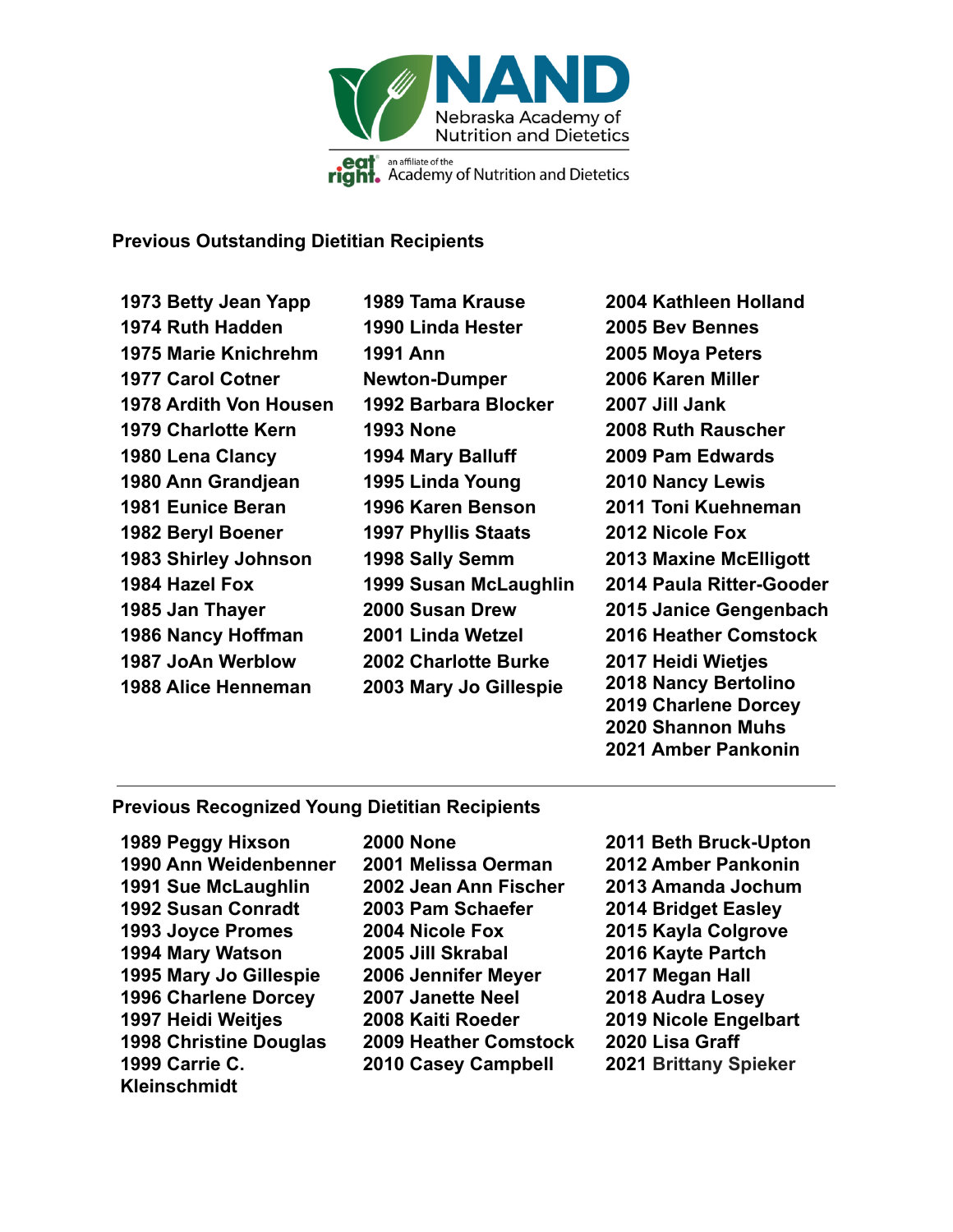

## **Previous Emerging Dietetic Leader Award Recipients**

**1997 Toni Kuehneman 1999 Pat Timmons 2007 Carrie Schneider-Miller 2010 Elaine Farley-Zoucha 2013 Cindy Brison 2014 Rebecca Beaudoin 2015 Lisa Franzen-Castle 2016 Niki Kubiak 2017 Johnna Hall 2018 Tara Dunker 2019 Emily Estes 2020 Lauren Christensen 2021 Sarah Schramm**

## **Previous Recognized Dietetic Technician Registered Recipients**

**1991 Jan Carlin 1992 Melodie Alexander 1993 Marsha Sanley 1994 Janet Paxson 1995 Cherilea Cramer**

**1996 Jane Oligmueller 1998 Bonnie Hackes 1999 Barbara Skeen 2001 Tami Reichwaldt 2003 Tammy Burton-Fikar**

**2004 Carrie Sheair 2005 Angie Sinclair 2006 Denise Bryson 2010 Marsha Sanley 2013 Erin Wolf**

## **Previous Outstanding Nebraska Dietetic Student Recipients**

| <b>1995 Janice Massey</b>    | <b>UNO</b> | 2009 Bethany Hughes    | <b>UNL</b>  |
|------------------------------|------------|------------------------|-------------|
| 1996 Shannon Bridger         | <b>UNL</b> | 2010 Sarah Wanek       |             |
| <b>1997 Jennifer Anthony</b> | <b>UNL</b> | 2011 Rachel Friedman   | <b>UNL</b>  |
| 1998 Kristine Leska          | <b>UNL</b> | 2013 Jenna Paseka      |             |
| 1999 Jenneala Kostman        | <b>UNK</b> | 2014 Shawn Zajicek     | <b>UNL</b>  |
| 2000 Salena Revell           | <b>UNL</b> | 2015 Laura A. Triplett |             |
| 2001 Brianne Schramm         | <b>UNL</b> | 2016 Kristin Reiman    | <b>UNL</b>  |
| 2002 Donna Krause            | <b>UNL</b> | 2017 Morgan Brummels   | <b>UNL</b>  |
| 2003 Kelly Goebel            | <b>UNL</b> | 2018 Rachel Goltl      | <b>UNMC</b> |
| 2006 Angie Blomgren          | <b>UNL</b> | 2019 Mikaela Clemons   |             |
| 2007 Kim Bisanz              |            | 2020 Brenna Schmader   |             |
|                              |            | 2021 Brianna Juma      |             |

**Previous Outstanding Educator Recipients**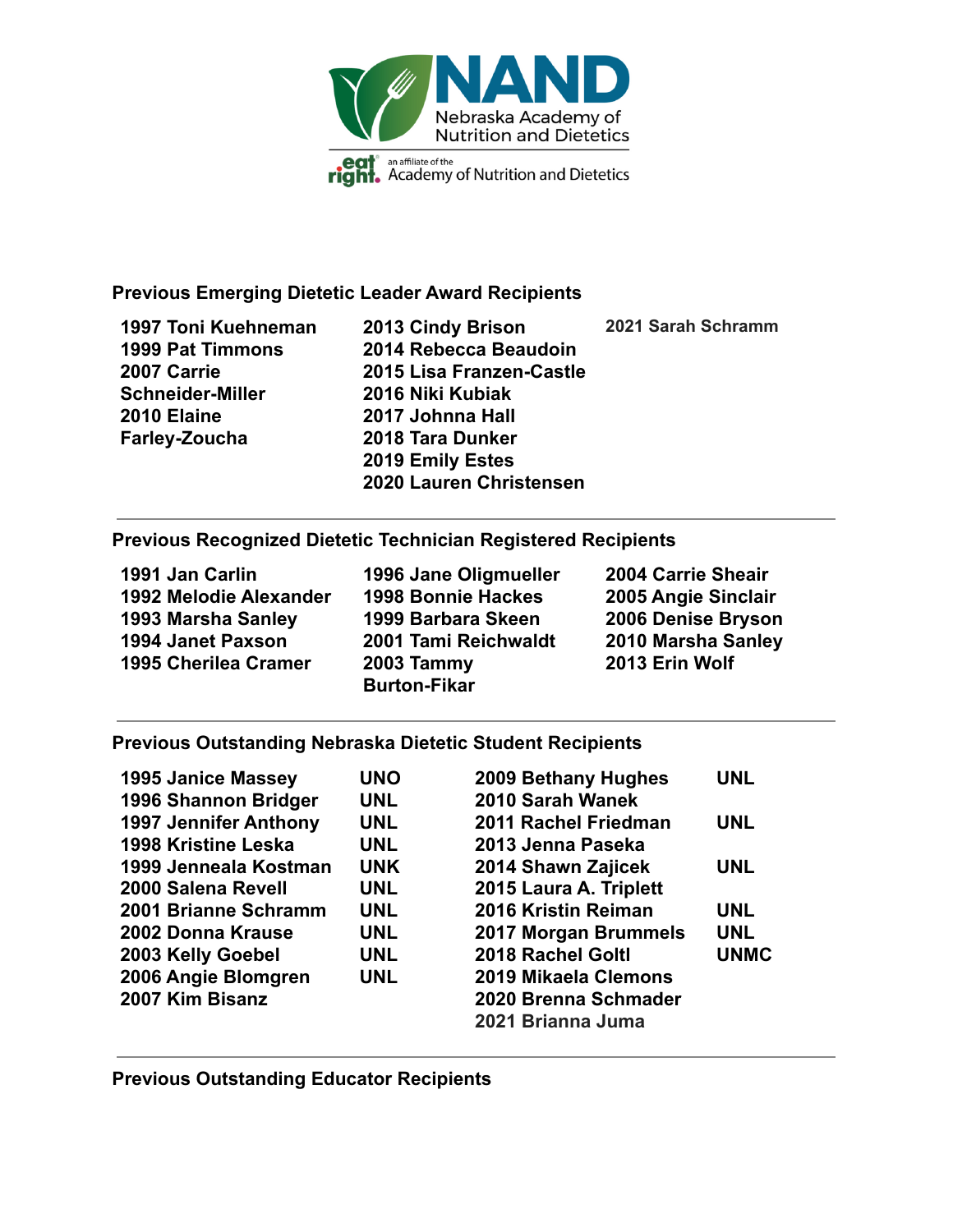

**2010 Linda Young UNL 2011 Erin Caudill SECC**

**Previous Golden Apple Award Recipients**

| <b>2010 Senator Annette Dubas</b>     | <b>NE Unicameral</b>  |
|---------------------------------------|-----------------------|
| 2011 Karla Lester, MD                 |                       |
| 2012 Ric Jurgens                      | Hy-Vee                |
| 2013 Tom Henning                      | <b>CASH-WA</b>        |
| 2014 Nebraska Beef Council            |                       |
| <b>2015 Midwest Dairy Council</b>     |                       |
| 2017 Chris Goforth                    |                       |
| 2018 University of Nebraska Extension |                       |
| 2019 Mitch Rippe                      | Nebraska Beef Council |
| 2020 Rober Rauner MD, MPH             |                       |
| 2021 Dr. Byron Chaves-Elizondo        |                       |

# **Previous Media Award Recipients**

| 2010 September Turner         | KGBI                     |
|-------------------------------|--------------------------|
| <b>2011 Keller Russell</b>    |                          |
| 2012 Chris Goforth            | <b>KFOR 1240 Lincoln</b> |
| 2013                          |                          |
| 2014 Erika Hill Summer        |                          |
| 2015 Melanie Bloom            |                          |
| 2016 Natalie Micale           | <b>1011 News</b>         |
| 2017 Roni Lewis & Carol Stabb | Nebraska TV (NTV)        |
| <b>2018 Shelby Fenster</b>    | 1011 News This Morning   |
| 2019 Melissa Fuller           | <b>LNKTV Health</b>      |
| 2020 Taryn Vanderford         | <b>1011 News</b>         |
| 2021 Carol Turner KFOR        |                          |

**Previous Legacy Dietetic Leader**